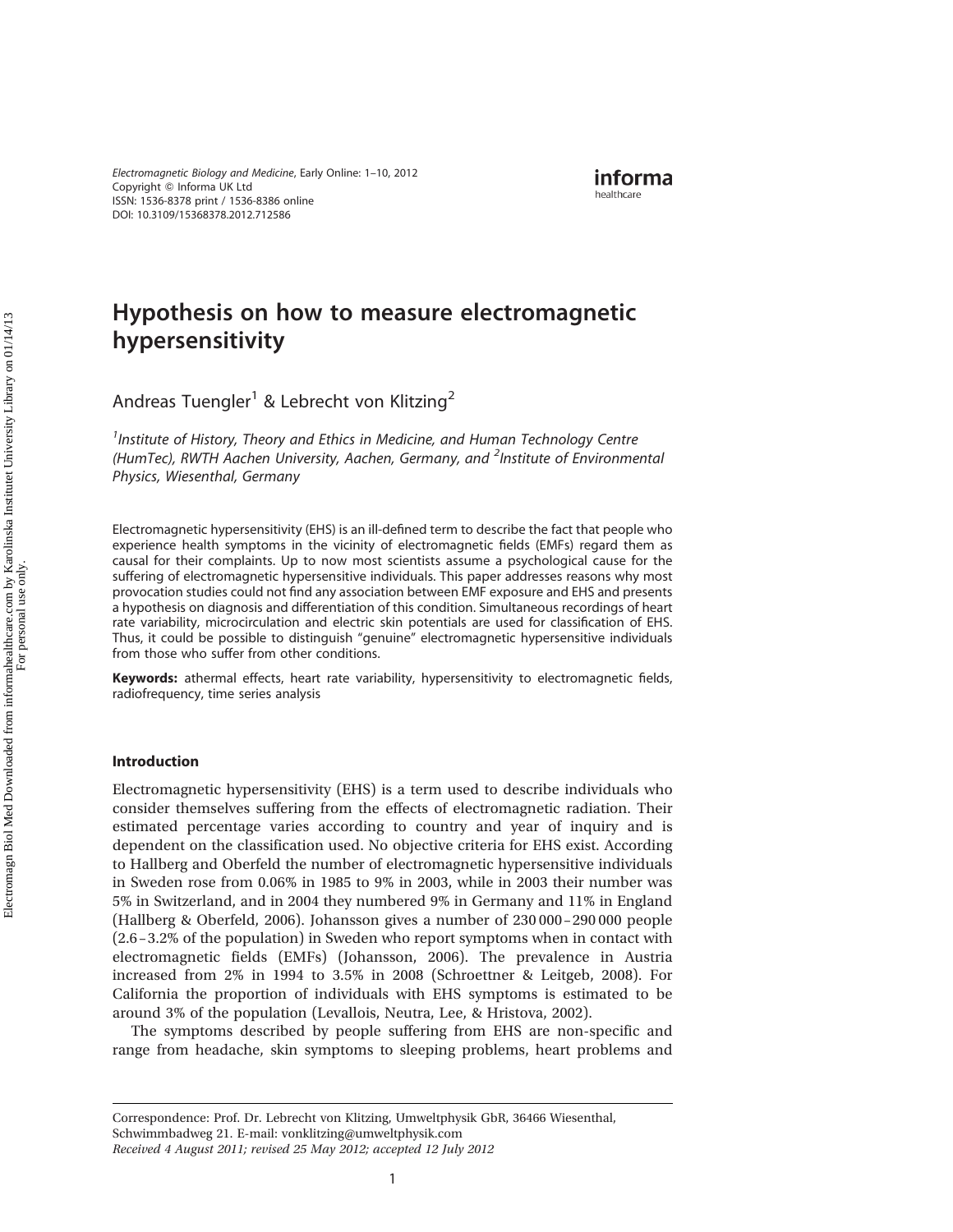nervous symptoms (Irvine, 2005; Johansson, 2009). Bergqvist and Vogel describe three stages in the development of EHS: temporary symptoms in the first stage, persisting symptoms with increasing intensity, duration or number of symptoms in the second stage and frequent neurovegetative symptoms triggered by EMFs in the third stage (Bergqvist & Vogel, 1997). Accordingly, impacts of complaints range from mild impairment to withdrawal from work and society. Scientists and sufferers disagree about aetiology and significance of this illness (Moore & Stilgoe, 2009).

Some scientists believe that EHS is caused by so-called "athermal" or "nonthermal" effects, i.e. electromagnetic radiation effects that do not result in detectable heating of exposed tissue (Johansson, 2006). As such they are likely to occur well below the current limit values and seem to be the "long-term effects" of EMF exposure in contrast to the short-term thermal effects.

The probability of adverse effects in relation to EMF exposure depends on the individual constitution, pre-existing disease, duration of exposure, type of electromagnetic radiation (continuous wave or modulated), how sensitized the individual is by prior exposures and intensity, among others. There is no specific set of symptoms that would clearly distinguish an electromagnetic hypersensitive individual from someone with other hypersensitivity syndromes. Until now, no model for the biological effect could be established. Therefore it is not possible to define the influencing factor of an athermal effect, which is a prerequisite for any statistical testing. EHS may be a multi-causal event, complicating the identification of one or more contributory mechanisms.

In double-blind provocation studies with regard to EHS, people are classified as sensitive or not according to their own assessment (e.g. self-reported EHS; Eltiti et al., 2007; Hillert et al., 2008; Kim et al., 2008; Landgrebe et al., 2008; Wilén, Johansson, Kalezic, Lyskov, & Sandström, 2006). Huss and others, in an innovative environmental medicine counselling project, came to the conclusion that in 32% of cases there was a plausible relationship between EMF exposure and reported symptoms (Huss et al., 2005). This means that 68% of those who claim to be electromagnetic hypersensitive could, in fact, suffer from other conditions or even have a psychological condition causing their symptoms. With this in mind, it is no surprise that provocation studies with self-reported electromagnetic hypersensitive individuals could not find any association between symptoms and exposure. What is needed is a method to measure "genuine" EHS in order to differentiate this kind of hypersensitivity from other kinds of conditions.

#### Proposal on how to measure EHS

There are possible parameters that could be used to measure EHS. Thus, "genuine" electromagnetic hypersensitive individuals could be distinguished from those who suffer from other conditions. A prerequisite for possible parameters to measure EHS would be: they must be beyond voluntary control and they must be measurable.

EHS has been tested mostly on the level of one or more effects such as changing skin temperature, bodily sensations or cognitive efficiency and other psychological events immediately on exposure. As such, only short-term thermal effects are taken into account as possible outcomes of exposure to EMFs. Obviously, the athermal reaction of biological systems is initiated on the vegetative level, as this is where biological functions are fundamentally regulated, e.g. oxygen supply through respiration and blood flow. Following with a considerable time delay, there might be a change of skin temperature or in behaviour on any cognitive or mental level. Additionally, it is of importance that the test parameter is not influenced by autogenous activity, for instance changing breathing frequency. Suitable are the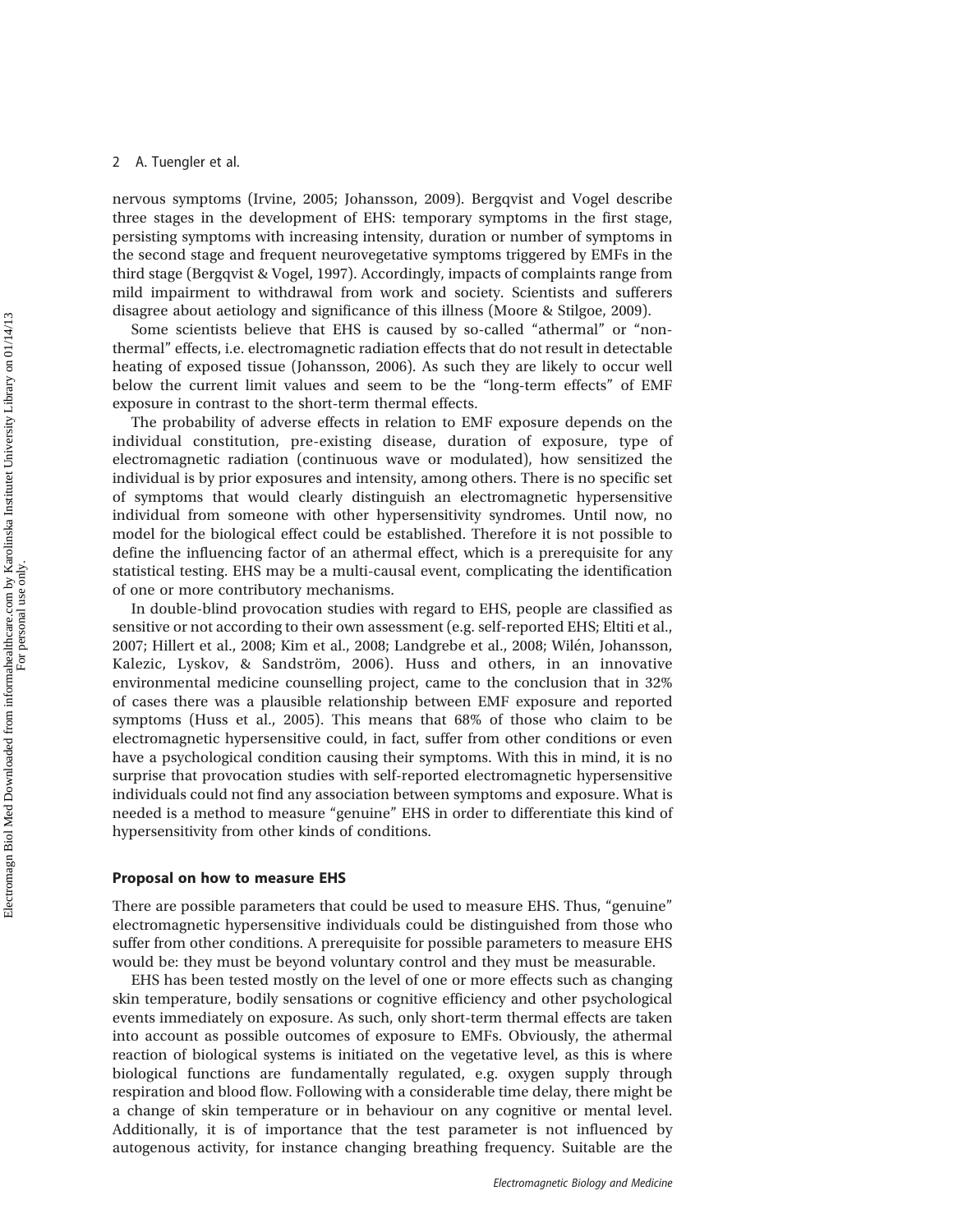following non-invasive methods: heart rate variability (HRV), microcirculation (capillary blood flow) and electric skin potentials.

The determination of HRV is a well-established method to evaluate the activity of bioregulation: the time variances of succeeding heartbeats are within an individual time frame. A limited variance points to a disturbance in bioregulation. A constant succession of the single events is not consistent with life. The methods used are a time-series analysis (Figure 1) and the frequency analysis (Fast Fourier Transformation, FFT) of the subsequent ECG R-waves (Figures 2 and 3). In the time series analysis (Figure 1), the ECG signal is recorded over a time frame of 1.1 s (triggered by the R-waves) and displayed in an overlapping manner over a period of 3 min. A shortened bandwidth of the actions represents a limited bioregulation as it is seen in electromagnetic hypersensitive individuals under or shortly after EMF exposure from mobile phones. The narrower the basic frequency of the ECG in the FFT (limited bioregulation), the more marked the harmonics (Figure 3).

Wilén et al. could not find significant differences in their power spectral analysis of HRV recordings between self-declared electromagnetic hypersensitive individuals and matched controls (Wilén et al., 2006). But they did not investigate and compare the dynamics of changes in HRV during and after exposure. In our experience, the dynamics of changes in HRV are of vital importance. After recording and analysing them and comparing them with simultaneously recorded measurements of capillary blood flow and electric potential difference of the skin (as described further below),



Figure 1. HRV in a time series analysis showing active bioregulation (above) and limited bioregulation (below). The shaded area (light grey) represents all the single events. The continuous line (dark grey) represents the arithmetic mean of the succeeding heartbeats. The maximum of the continuous line represents the core area of the successive R-waves following the trigger: the higher this mean maximal value in relation to the individual event, the narrower is the bandwidth of the HRV.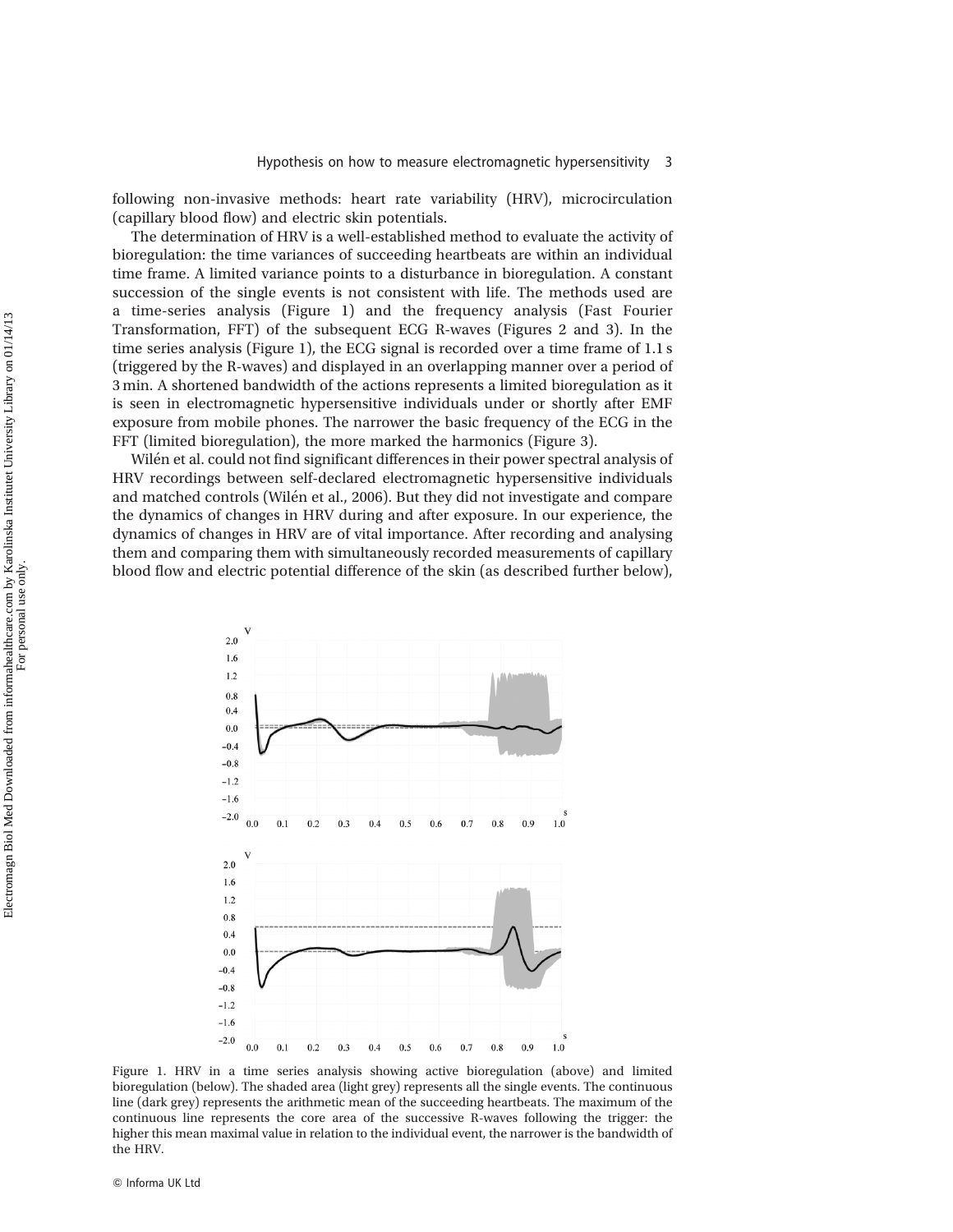

Figure 2. Determination of the HRV using FFT. The variability of the heart rate is determined via frequency analysis (FFT) of the basic signal (distance of individual R-waves in the ECG) and its harmonics.

a consistent pattern of changes can be found in "genuine" electromagnetic hypersensitive individuals.

Yilmaz investigated the effects of EMF from mobile phones on the HRV using nonlinear analysis methods (Yilmaz & Yildiz, 2010). He found significant changes in healthy young volunteers and concluded that EMF significantly influenced the cardiac system in its complexity. We hypothesize that changes would be more pronounced in "genuine" electromagnetic hypersensitive individuals.

The continuous detection of capillary blood flow (microcirculation) is an important tool for analysing the capacity of autonomous nervous activity (Figure 4). The substantial intestinal motility is particularly reflected in this dynamic of regulation. In EHS patients this regulation shows no activity at all for some time after exposure (Figure 5). The method used is the measurement of peripheral blood flow by Doppler meter at the lobe of the ear. Changes in capillary blood (microcirculation) flow are analysed as a function of time (Figures 4 and 5). The microcirculation is controlled by the vegetative nervous system. Recorded before, during and after exposure, these data thus provide insights into the activity of bioregulation. The basic frequency is the typical periodical biological regulation of approximately 0.15 Hz (one period of about 7 s), which correlates with the intestinal motility and gallbladder motility. Superimposed on those signals are high-frequency signals that correlate with the individual heartbeats (R-waves) (Figure 4). Under stress, i.e. during and after EMF exposure, the basic frequency of the microcirculation is diminished as is the high-frequency signal (Figure 5).



Figure 3. Results of the FFT with power spectrums of ECG, basic frequency of ECG (- -) and harmonics. The left picture with almost no distinct harmonics is typical for an active bioregulation, the right picture due to the increased amount of harmonics is typical for a limited bioregulation.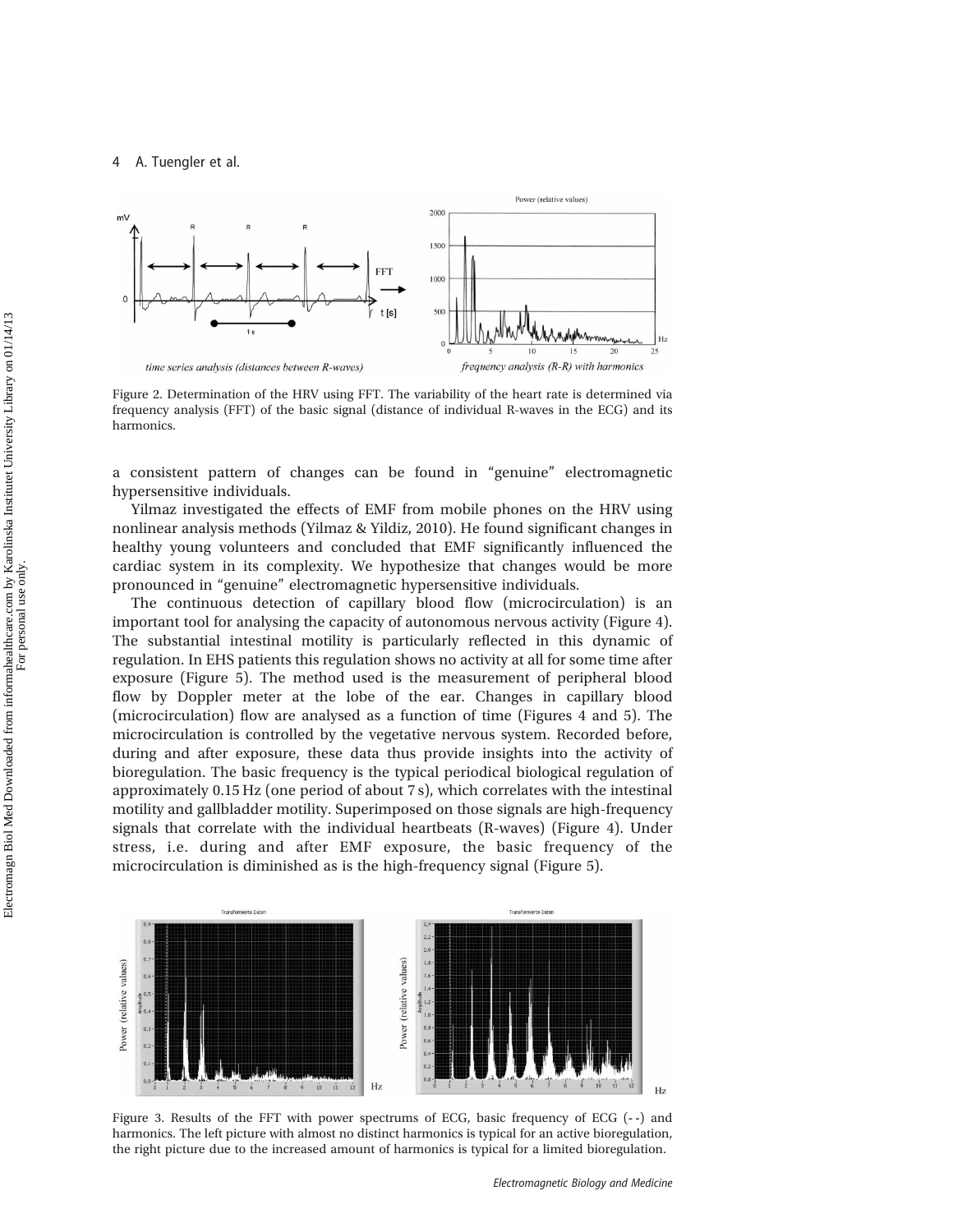

Hypothesis on how to measure electromagnetic hypersensitivity 5

Figure 4. Simultaneous display of temporal ECG changes (on top), electric skin potentials (middle) and microcirculation (bottom) typical for a normal (healthy) bioregulation.

The electric potential difference on the skin is measured by an electrode matrix over some millimetres on the skin surface of the forearm (Figure 6). The measured potentials are displayed as temporal sequence of the recorded signals during the different experimental settings (before, during and after exposure). Under normal conditions (stress-free situation), the electric skin potentials reflect low-amplitude signals like the ECG (Figure 4, middle).



Figure 5. Simultaneous display of temporal ECG changes (on top), electric skin potentials (middle) and microcirculation (bottom) typical for a pathological bioregulation.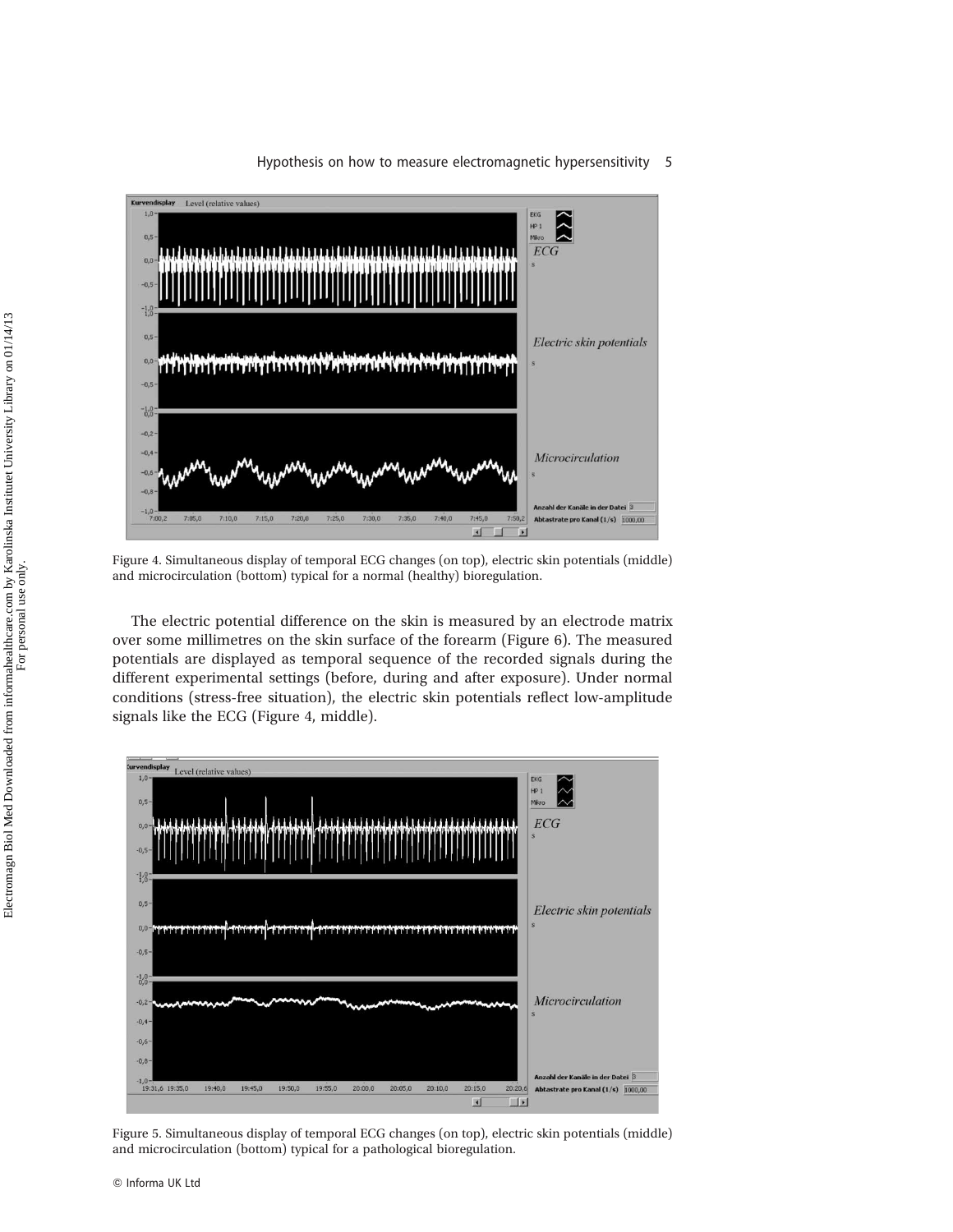

Figure 6. Measurement device for the determination of the electric potential difference. Four times four electrodes serve as sensors and are placed in a distance of 2.4 mm from each other onto the skin surface.

With increasing stress, i.e. under EMF exposure, the electric skin potential difference shows less and less amplitude (Figure 5, middle) until there is no more oscillation. Under extreme stress there is a zero line only.

While healthy individuals show no changes in HRV, electric skin potentials and microcirculation under exposure compared with the unexposed state, "genuine" electromagnetic hypersensitive individuals exhibit typical changes in those parameters over time of exposure and thereafter (Table 1). With no exposure both groups are not distinguishable from each other. In contrast to that, individuals hypersensitive to other substances/agents exhibit the same changes or parts of them already in an unexposed state. Under exposure those parameters do not change substantially. Another group of individuals cannot be classified and thus cannot be evaluated.

All these three parameters (HRV, electric skin potentials and microcirculation) are influenced in EHS patients under exposure within some minutes and remain so after exposure for some minutes up to 1 h. The all-in-all matrix with these data can be used for EHS classification (Figures 1 and 3–5), as shown in Table 1, and should allow to distinguish "genuine" EHS from other types of conditions (Table 1). The proposed method to measure EHS using simultaneous recordings of HRV, microcirculation and electric skin potentials is the result of extensive measurements by one of the authors (von Klitzing) in this area.

#### **Discussion**

EHS has been attributed by most researchers to psychological processes or has been described as somatization/psychiatric disorder so far (Landgrebe et al., 2008;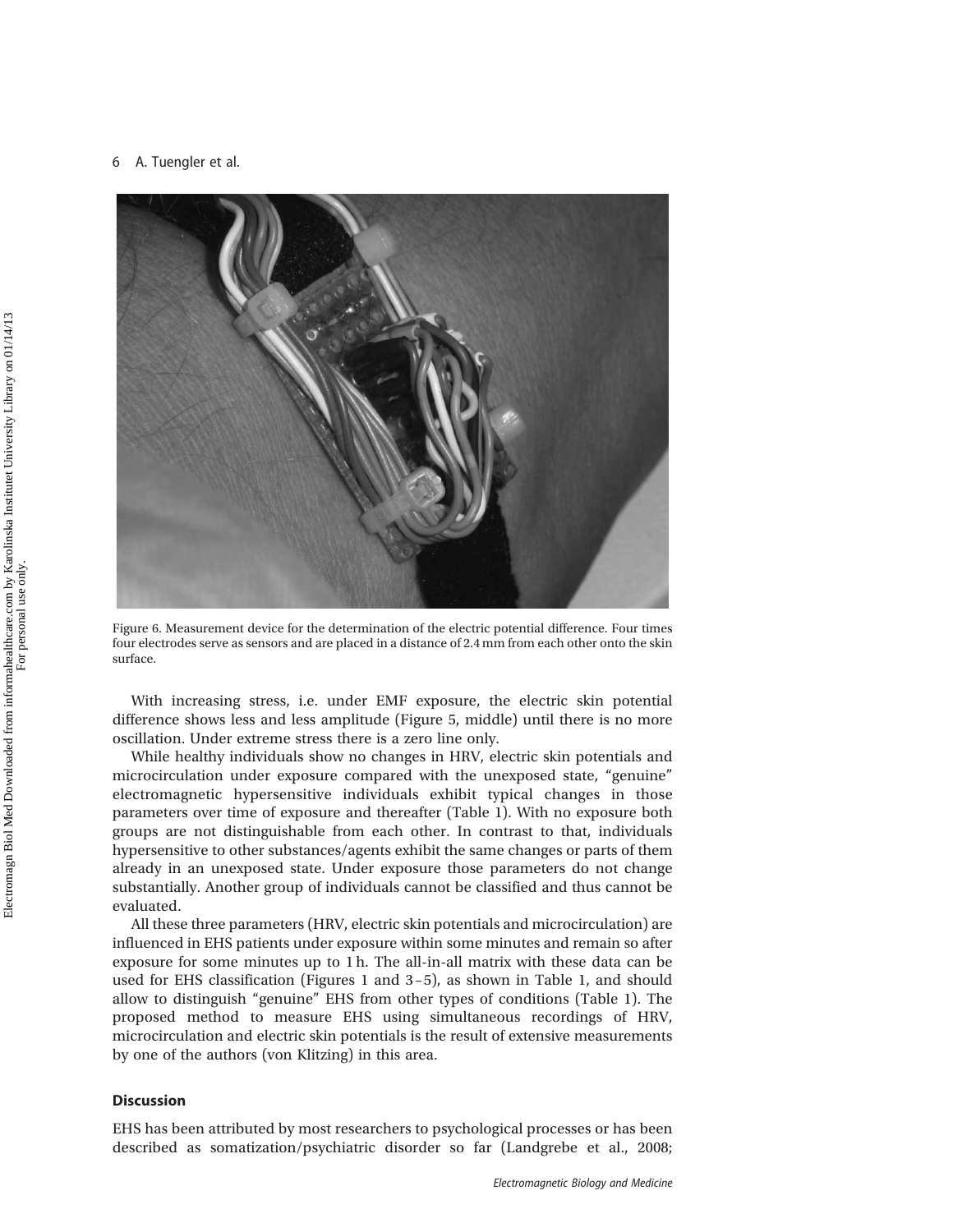| ĺ<br>$\ddot{\phantom{0}}$<br>i<br>֚֚֚֬<br>$\frac{1}{2}$<br>I<br>Ĭ<br>ļ<br>$= 0.1170$<br>i<br>i |
|------------------------------------------------------------------------------------------------|
|------------------------------------------------------------------------------------------------|

| ١<br>֖֖֖֖֖֧ׅ֖֧ׅ֚֚֚֚֚֚֚֚֚֚֚֚֚֚֚֚֚֚֚֚֚֚֚֚֚֚֚֚֬֝֝֬֝֓֬֓֬֓֬֝֓֬֝֓֬֝֓֬ |  |
|-----------------------------------------------------------------|--|
| j                                                               |  |
|                                                                 |  |
|                                                                 |  |
|                                                                 |  |
|                                                                 |  |
|                                                                 |  |
|                                                                 |  |
|                                                                 |  |
|                                                                 |  |
|                                                                 |  |
|                                                                 |  |
|                                                                 |  |
|                                                                 |  |
|                                                                 |  |
|                                                                 |  |
|                                                                 |  |
|                                                                 |  |
|                                                                 |  |
|                                                                 |  |
|                                                                 |  |
| $\overline{a}$                                                  |  |
|                                                                 |  |
|                                                                 |  |
|                                                                 |  |
|                                                                 |  |
| י<br>י                                                          |  |
|                                                                 |  |
|                                                                 |  |
|                                                                 |  |
|                                                                 |  |
|                                                                 |  |
| I                                                               |  |
|                                                                 |  |
| I<br>i                                                          |  |
|                                                                 |  |
| ֖֖ׅׅׅ֧ׅ֧ׅ֖֧֚֚֚֚֚֚֚֚֚֚֚֚֚֚֚֚֚֚֚֚֚֚֚֚֚֚֚֚֚֚֚֚֡֡֡֓֡֡֓֡֡֓֡֡֓֞֝֬֝֬֞  |  |
| Í<br>l<br>)<br>l                                                |  |
| $\mathbf{r}$<br>l                                               |  |
| ١                                                               |  |
| I                                                               |  |
| Ś<br>¢                                                          |  |
| I<br>ļ                                                          |  |
| i                                                               |  |
|                                                                 |  |
| ・・マー・セーク ミニュー<br>;<br>;                                         |  |
| C C THINK                                                       |  |
|                                                                 |  |
| Ĭ<br>i                                                          |  |
| 77770000<br>$\frac{1}{2}$<br>l                                  |  |
|                                                                 |  |
| <br>֚֚֚֬<br>֚<br>ś<br>١                                         |  |
| l<br>j                                                          |  |

|                                                                        | S<br>Healthy individual                                                                                                        | hypersensitive individuals<br>"Genuine" electromagnetic                                                         | other substances/agents etc.<br>Individuals hypersensitive to                                                                                                                              | Individuals that cannot be<br>classified                                                                                                                                                 |
|------------------------------------------------------------------------|--------------------------------------------------------------------------------------------------------------------------------|-----------------------------------------------------------------------------------------------------------------|--------------------------------------------------------------------------------------------------------------------------------------------------------------------------------------------|------------------------------------------------------------------------------------------------------------------------------------------------------------------------------------------|
| Without EMF exposure<br>l'ime series analysis<br>of heart rate         | Normal bandwidth<br>of HRV                                                                                                     | Normal bandwidth of HRV                                                                                         | Narrow bandwidth of HRV                                                                                                                                                                    | or normal bandwidth of HRV<br>Narrow bandwidth of HRV                                                                                                                                    |
| FFT                                                                    | Almost no distinct<br>harmonics                                                                                                | Almost no distinct harmonics                                                                                    | Increased amount of harmonics                                                                                                                                                              | or almost no distinct harmonics<br>Increased amount of harmonics                                                                                                                         |
| Electric skin potentials                                               | Correlation with<br>ECG-waves                                                                                                  | Correlation with ECG-waves                                                                                      | Less amplitude                                                                                                                                                                             | Less amplitude                                                                                                                                                                           |
| Microcirculation                                                       | $0.15$ Hz<br>ECG<br>correlating with the<br>High-frequency signal<br>Basic frequency of<br>R-waves of the<br>approximately (   | High-frequency signal correlating<br>with the R-waves of the ECG<br>approximately 0.15 Hz<br>Basic frequency of | High-frequency signal diminished<br>Basic frequency diminished,<br>approximately 0.15 Hz<br>R-waves of the ECG<br>correlating with the<br>High-frequency signal<br>Basic frequency of<br>ă | High-frequency signal diminished<br>High-frequency signal correlating<br>Basic frequency of approximately<br>with the R-waves of the ECG<br>Basic frequency diminished<br>$0.15$ Hz<br>ă |
| During and after EMF exposure<br>Time series analysis of<br>heart rate | Normal bandwidth<br>of $HRV$                                                                                                   | Narrow bandwidth of HRV                                                                                         | Narrow bandwidth of HRV                                                                                                                                                                    | Unspecific changes<br>No changes<br>öľ                                                                                                                                                   |
| EET                                                                    | Almost no distinct<br>harmonics                                                                                                | Increased amount of harmonics                                                                                   | Increased amount of harmonics                                                                                                                                                              | Unspecific changes<br>No changes<br>ð                                                                                                                                                    |
| Electric skin<br>potentials                                            | Correlation with<br><b>ECG-waves</b>                                                                                           | Less amplitude                                                                                                  | Unspecific changes<br>Less amplitude<br>ö                                                                                                                                                  | Unspecific changes<br>No changes<br>ð                                                                                                                                                    |
| Microcirculation                                                       | approximately 0.15 Hz<br>ġ<br>Š.<br>Basic frequency of<br>high-frequency<br>signal correlatin<br>with the R-wave<br>of the ECG | diminished or still present<br>Basic frequency diminished,<br>high-frequency signal                             | Unspecific changes<br>No changes<br>ð                                                                                                                                                      | Unspecific changes<br>No changes<br>ð                                                                                                                                                    |

## Hypothesis on how to measure electromagnetic hypersensitivity 7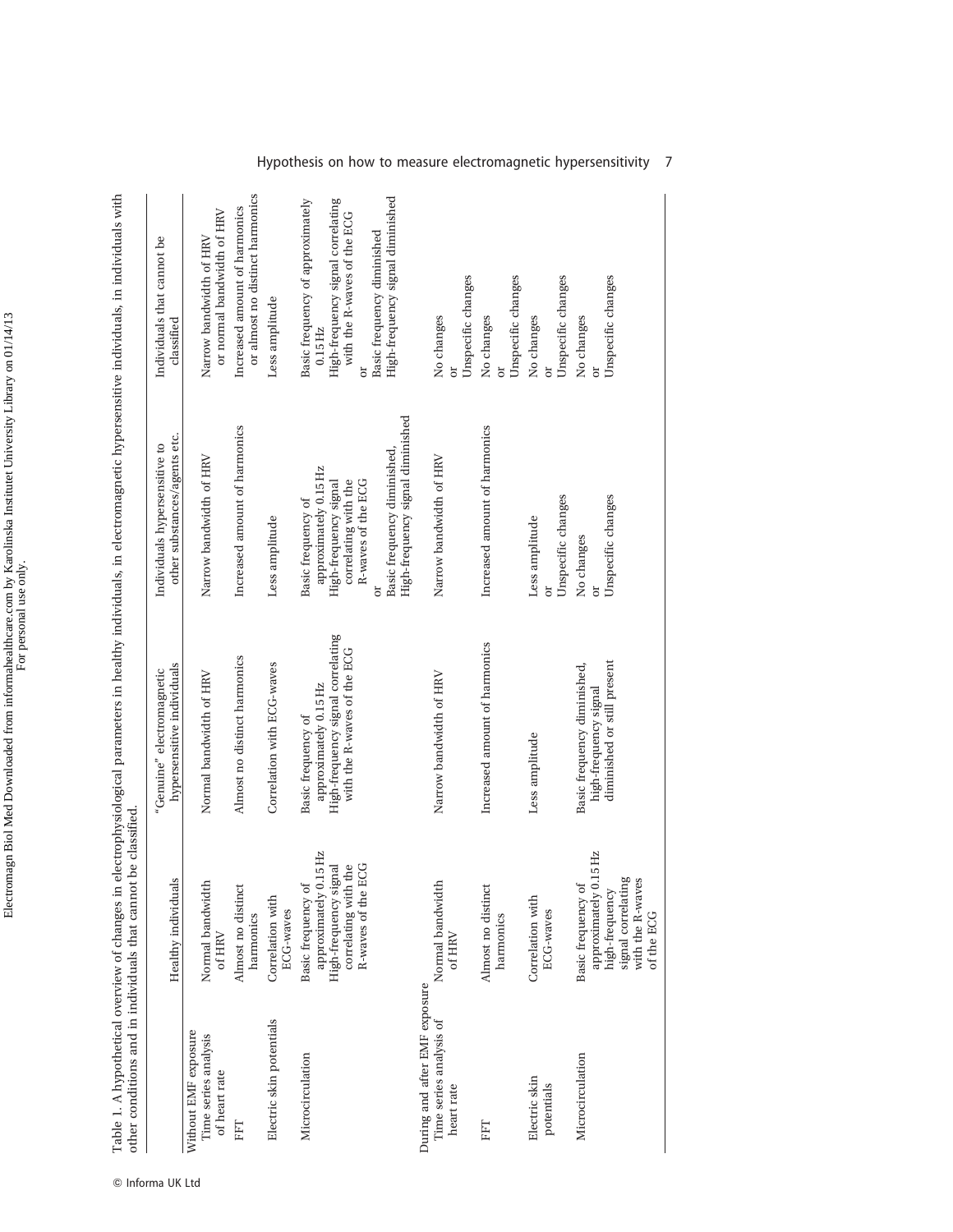Leitgeb, 2009; Rubin, Munshi, & Wessely, 2005; Rubin, Nieto-Hernandez, & Wessely, 2010). It had been widely assumed that with repeated provocations, symptoms in the self-reported electromagnetic hypersensitive individuals would be similar and could be provoked in the short term. Thus a lot of provocation tests have been conducted (Eltiti et al., 2007; Nam et al., 2009; Oftedal, Straume, Johnsson, & Stovner, 2007; Regel et al., 2006; Rubin, Hahn, Everitt, Cleare, & Wessely, 2006; Rubin et al., 2010). Almost all of them could not demonstrate any real EMF effect and they seem to confirm that EHS is only "psychological". McCarty et al. questioned this assumption of similar symptoms and referred to the considerable variability of reported effects in previous surveys. They could demonstrate that EMF effects could lead to somatic reactions in a sensitive individual (McCarty et al., 2011).

Based on previous unpublished research we present our hypothesis on how to measure EHS assuming like McCarty et al. that subjective symptoms vary considerably inter-individually and across subjects. In our hypothesis, the tested parameters are on the vegetative level. They are relatively free from voluntary control. Nevertheless they still vary considerably. Moreover based on our measurements, we are convinced that within the group of self-reported electromagnetic hypersensitive individuals there are "true" cases of hypersensitivity and "false" ones. The latter could comprise what others subsume as "psychological" effects of EMF.

In this paper, we propose a method that would enable researchers to distinguish "true" electromagnetic hypersensitive individuals from other kinds of conditions. We assume that somatic reactions could be provoked by EMF effects in sensitive individuals. According to our hypothesis, a classification of EHS should be possible with data based on simultaneously measured HRV, electric skin potentials and microcirculation during and after exposure to EMFs.

Our hypothesis is a hypothesis that eludes conventional statistical testing methods, because the parameter to be tested would be the vegetative system. But the vegetative system cannot be regarded as constant. It is constantly changing over time, which means that the tested effect will be influenced by intra- and inter-subject variability. In other words, the connecting parameter between groups is not distinct.

The simultaneous measurement of HRV, capillary blood flow and electric skin potentials over time in electromagnetic hypersensitive individuals under or shortly after exposure in time-slot EMF does not allow for statements about a certain harmful effect of EMFs on humans. We are only measuring a phenomenon, but this demonstrates that the biological system of electromagnetic hypersensitive individuals responds to EMF exposure. Probably in those people EMFs are perceived by the vegetative nervous system as a kind of disturbance. The extent to which this is related to other possible measurements, such as immune function tests, remains to be elucidated. Johansson et al. could demonstrate in vivo that cutaneous mast cells increase in number and migrate towards the uppermost dermis after EMF exposure (Johansson, 2007; Johansson et al., 2001). Interestingly, this effect was found 2–4 h after exposure, which is later than what we saw by our tested parameters. But again, there is a considerable time delay.

#### Conclusion

We hypothesize that the group of self-reported electromagnetic hypersensitive individuals comprises a heterogeneous group of people who "truly" experience symptoms after being exposed to EMFs and people with other conditions. This, in combination with variability of symptoms, absence of model of effect, small number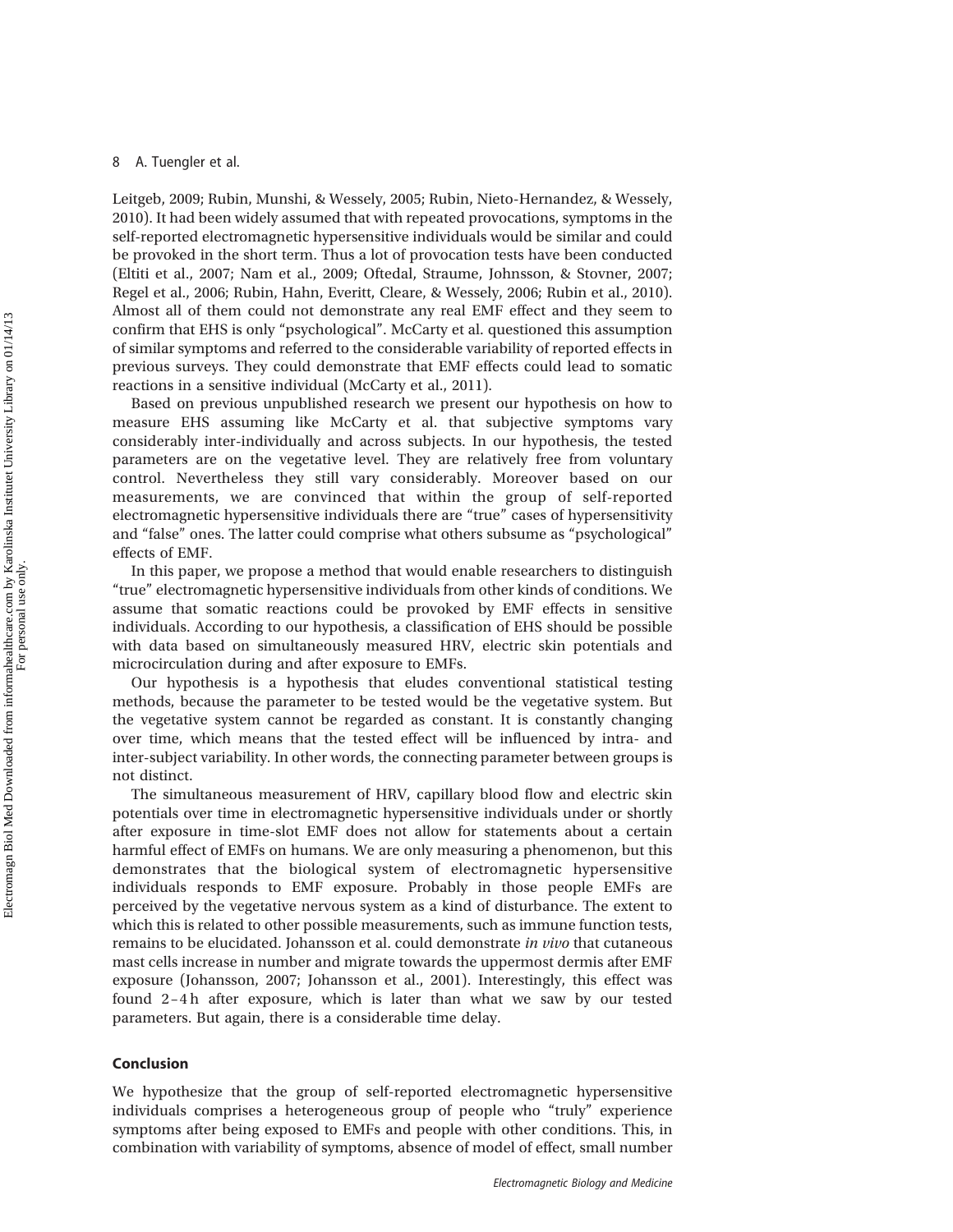of cases and focus on short-term effects, might be the reason why most provocation studies could not find any significant association between EMF exposure and bodily symptoms in the self-declared EHS patients.

The proposed method of simultaneously measuring HRV, capillary blood flow and electric skin potentials over time could allow to distinguish "genuine" electromagnetic hypersensitive individuals from individuals who suffer from other conditions. EHS is still a "terra incognita" in science, and the variability of the vegetative system makes it difficult or even impossible to investigate this phenomenon using conventional statistical methods.

#### Declaration of interest

This study was supported by the excellence initiative of the German federal and state government. The authors report no conflicts of interest. The authors alone are responsible for the content and writing of the paper.

#### References

- Bergqvist U, Vogel E (1997). Possible health implications of subjective symptoms and electromagnetic fields: a report by a European group of experts for the European Commission. DG V. Solna, Sweden: European Commission DG V. Report No. 19.
- Eltiti S, Wallace D, Ridgewell A, Zougkou K, Russo R, Sepulveda F, Mirshekar-Syahkal D, et al. (2007). Does short-term exposure to mobile phone base station signals increase symptoms in individuals who report sensitivity to electromagnetic fields? A double-blind randomized provocation study. Environ. Health Perspect. 115(11):1603–1608.
- Hallberg O, Oberfeld G (2006). Letter to the Editor: will we all become electrosensitive? Electromagn. Biol. Med. 25(3):189–191.
- Hillert L, Åkerstedt T, Lowden A, Wiholm C, Kuster N, Ebert S, Boutry C, et al. (2008). The effects of 884 MHz GSM wireless communication signals on headache and other symptoms: an experimental provocation study. Bioelectromagnetics 29(3):185–196.
	- Huss A, Kuechenhoff J, Bircher A, Niederer M, Tremp J, Waeber R, Braun-Fahrlaender C (2005). Elektromagnetic fields and health complaints – interdisciplinary case evaluations in an environmental medicine counselling project. Umweltmed Forsch Prax 10(1):21–28.
	- Irvine N (2005). Definition, epidemiology and management of electrical sensitivity: report for the radiation protection division of the health protection agency. Oxfordshire, UK. Report No. 10.
- Johansson O (2006). Electrohypersensitivity: state-of-the-art of a functional impairment. Electromagn. Biol. Med. 25(4):245–258.
- Johansson O. Chapter 8, BioInitiative Report 'Evidence for effects on the immune system'. In: BioInitiative Working Group CSaDOC, Editor. The Bioinitiative Report—A rationale for a biologically-based public exposure standard for electromagnetic fields (ELF and RF). Available at http://www.bioinitiative.org, 2007.
- Johansson O (2009). Disturbance of the immune system by electromagnetic fields a potentially underlying cause for cellular damage and tissue repair reduction which could lead to disease and impairment. Pathophysiology 16(2-3):157–177.
- Johansson O, Gangi S, Liang Y, Yoshimura K, Jing C, Liu P-Y. (2001). Cutaneous mast cells are altered in normal healthy volunteers sitting in front of ordinary TVs/PCs – results from open-field provocation experiments. J. Cutaneous Pathol. 28(10):513–519.
	- Kim DW, Lee JH, Ji HC, Kim SC, Nam KC, Cha EJ (2008). Physiological effects of RF exposure on hypersensitive people by a cell phone. Engineering in Medicine and Biology Society, 2008,m EMBS 2008. 30th Annual International Conference of the IEEE 2008, 2322–2325.
- Landgrebe M, Frick U, Hauser S, Langguth B, Rosner R, Hajak G, Eichhammer P (2008). Cognitive and neurobiological alterations in electromagnetic hypersensitive patients: results of a case-control study. Psychol. Med. 38(12):1781–1791.
- Leitgeb N. Electromagnetic hypersensitivity. In: Lin JC, editor. Advances in electromagnetic fields in living systems. New York: Springer; 2009. pp. 167–197.
- Levallois P, Neutra R, Lee G, Hristova L (2002). Study of self-reported hypersensitivity to electromagnetic fields in California. Environ. Health Perspect 110(Suppl. 4):619–623.
- McCarty DE, Carrubba S, Chesson AL, Frilot C, Gonzalez-Toledo E, Marino AA (2011). Electromagnetic hypersensitivity: evidence for a novel neurological syndrome. Int. J. Neurosci. 121(12):670–676.